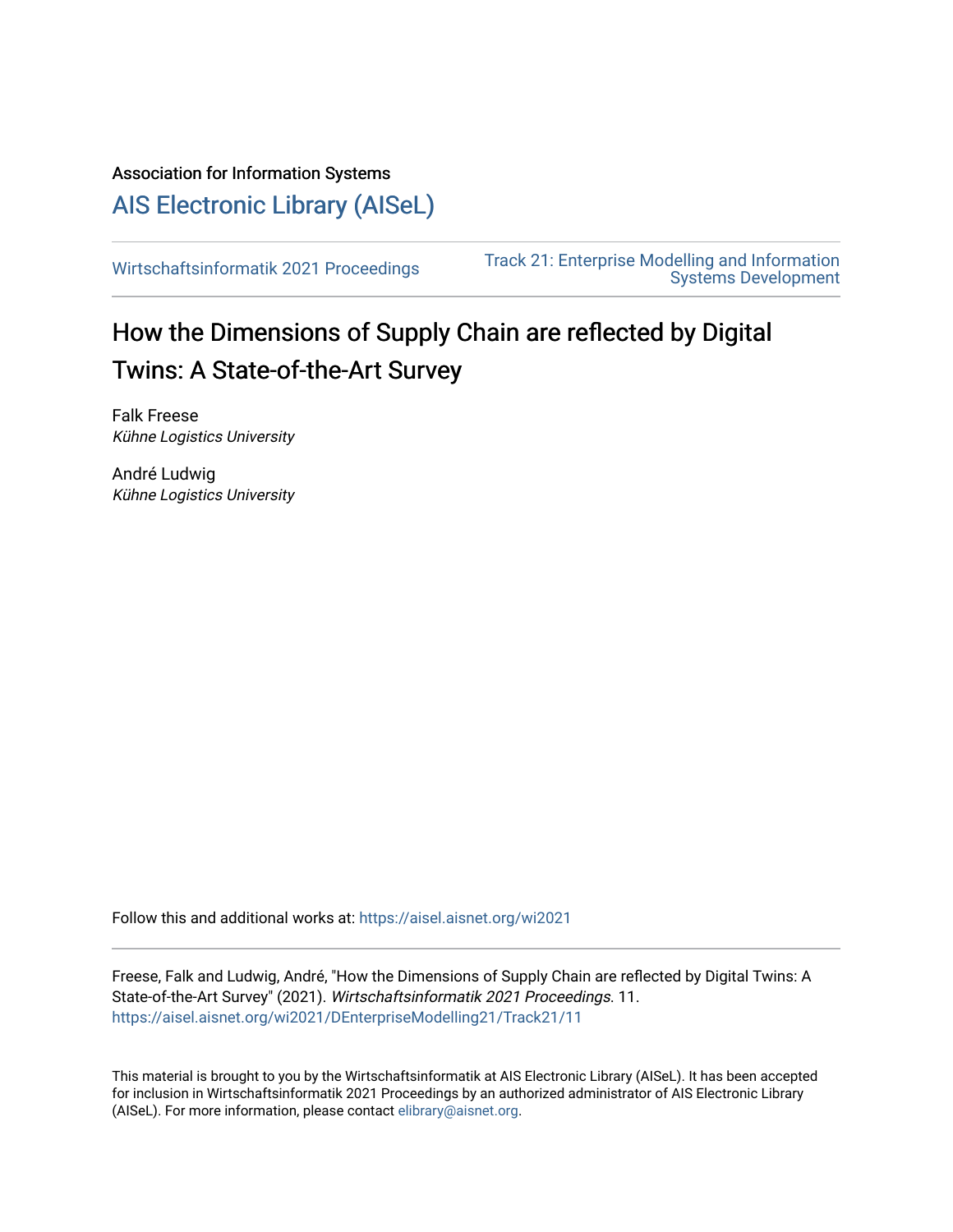# **How the Dimensions of Supply Chain are reflected by Digital Twins: A State-of-the-Art Survey**

Falk Freese<sup>1</sup>, André Ludwig<sup>1</sup>

<sup>1</sup> Kuehne Logistics University, Hamburg, Germany {falk.freese, andre.ludwig}@the-klu.org

**Abstract.** Transparency of supply chains is important. A more transparent supply chain would help to react in real-time by detecting and solving many issues e.g. production interruptions and delivery bottlenecks. A supply chain digital twin can help to increase the transparency and create an overall more robust and flexible supply chain. With real-time data streams from sensors, a digital twin allows simulation, monitoring, and controlling and provides information about its real-world counterpart. Based on a literature review approach, we analyze academic and industrial application and use cases to identify the current state-ofthe-art of supply chain digital twins. Subsequently we develop a classification scheme for supply chain digital twins. The classification scheme provides six different dimensions like scope, actor, asset, flow reference object, performance measurement, and supply chain process that are relevant for digital twins in the context of supply chain.

**Keywords:** Digital Twin, Supply Chain, Literature Review

## **1 Introduction**

The Covid-19 global pandemic has shown how vulnerable supply chains are to external events. Industries are alarmed because of fears for their sensitive supply chains. Even a problem at a small supplier can cause issues for global corporations [1]. During the pandemic the supply of face masks became a problem. Within weeks, the Covid-19 global pandemic had turned an item that would otherwise cost just a few cents into one of the most sought-after goods worldwide. Countries around the world suddenly wanted to have many masks at the same time. The prices were climbing to astronomical heights, whether simple surgical masks or high-quality anti-virus masks, like N95 respirators. The same happened to medical ventilators that were needed for treating severe cases of the virus. Many more supply chains for all types of goods were interrupted [2]. A higher level of supply chain transparency and visibility would have helped to detect deviations faster and react on supply shortages in a shorter time frame. Also, predictions on consequences for downstream tiers and proactive countermeasures could be initiated earlier.

Also beyond Covid-19 transparency is needed in supply chains in particular since they have become longer, larger, more dispersed and complex over the past 25 years

<sup>16</sup>th International Conference on Wirtschaftsinformatik, March 2021, Essen, Germany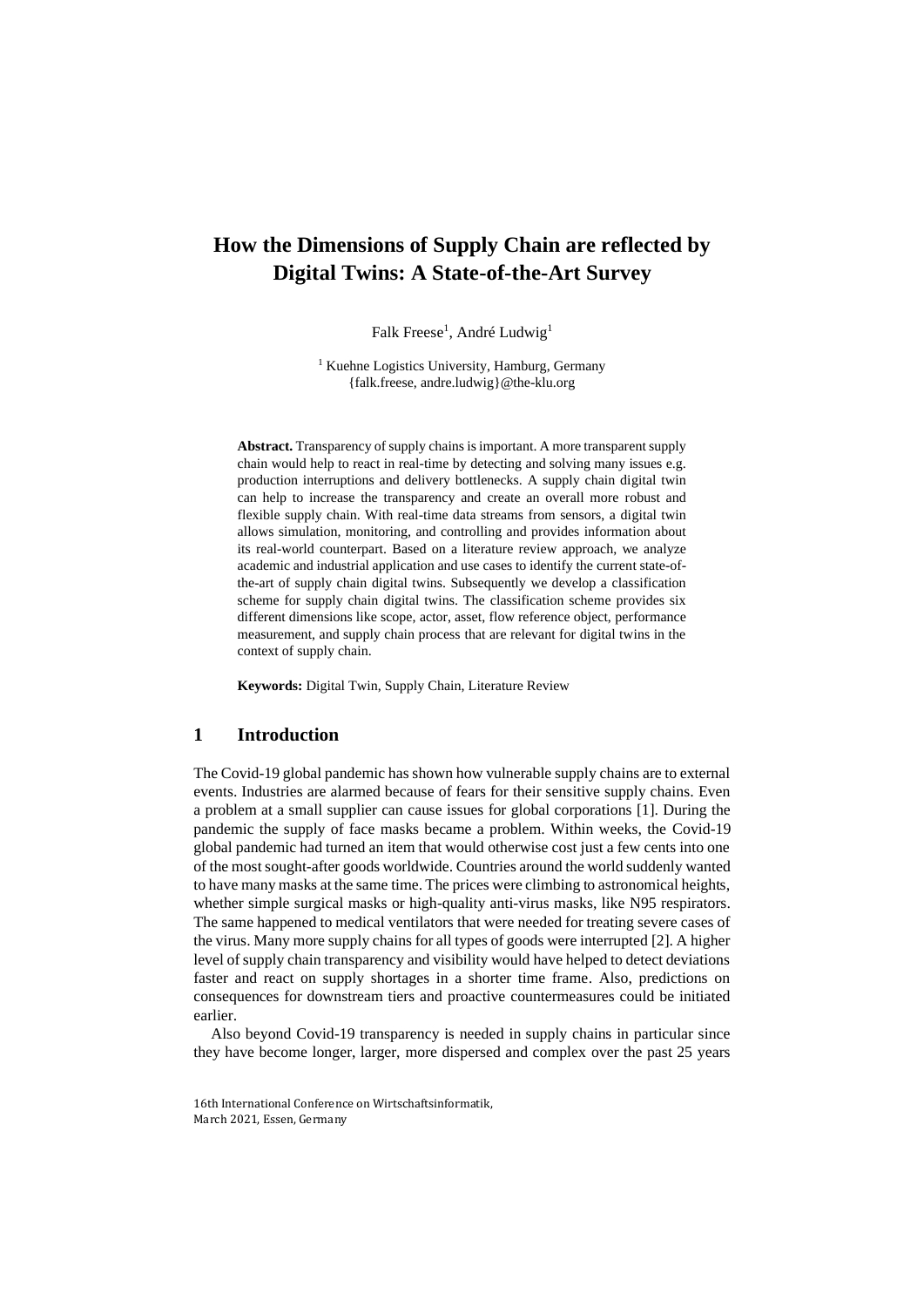[3]. Transparency provides a way to ensure that the supply chain reduces the risks to supply chain members and end users. These supply chain risks [4] include e.g. risk of community disruptions that impact supplier availability and productivity [3] or the risk of potential non-delivery loses [4]. In addition to reducing risk, transparency also enables members of the supply chain to trace products and to ensure accuracy [5]. An improved transparency and visibility enhance the supply chain performance. They allow high-quality supply chain information exchange resulting in high delivery quality [6]. The need for additional supply chain transparency has been identified and described in detail by numerous authors [7, 8]. They call for an investigation into how a company should use technology to enable greater visibility and transparency in the supply chain.

One of the most recent developments in providing increased transparency and visibility of products, services and processes is the concept of digital twins [9]. Digital twins have gained a lot of attention for multiple application areas [10]. Technologies like cyber physical systems with a large number of different sensors allow industrial Internet of Things devices connected to the internet to provide a constant stream of contextual data [11]. This data can be processed in real-time based on edge computing, in-memory databases as well as with particular algorithms and simulations [12]. Following Tao et al. [13], a digital twin describes a virtual replication of a product or process. The virtual replication as digital twin allows simulations and provides information about its real-world counterpart [13]. Companies adopt digital twins in order to gain transparency of their products and processes and in the end increase efficiency and effectivity of their business [14].

In this paper we take a look at the state-of-the-art of digital twins and their applications in the field of supply chain. Supply chain is an important application field for digital twins as transparency, prediction and coordination are urgently needed. While a number of companies have already started first implementations of digital twins for supply chains [15–17], the scientific literature of supply chain digital twins is currently scarce. A large amount of papers concerning the digital twin in general can already be found. Some papers focus on the manufacturing and production process of the supply chain [18–20]. However, to the best knowledge of the authors, none of them takes the whole supply chain into account. We address this research gap in our paper. We want to contribute to the understanding of opportunities and challenges of supply chain digital twins to guide future implementation decisions. Therefore, we answer the following research questions:

*RQ1: What is the current state-of-the-art of supply chain digital twins? RQ2: Which dimensions of supply chains should be reflected by digital twins? RQ3: What are the existing implemented systems for supply chain digital twins? RQ4: What are their design choices and technical characteristics?*

In order to answer these questions, we follow a literature review approach. First, we review the existing scientific literature as well as industry publications about supply chain digital twins to investigate the type of research that has been conducted so far. Then, we analyze the different applications and use cases of supply chain digital twins. Based on the analyzed use cases we develop a classification scheme for supply chain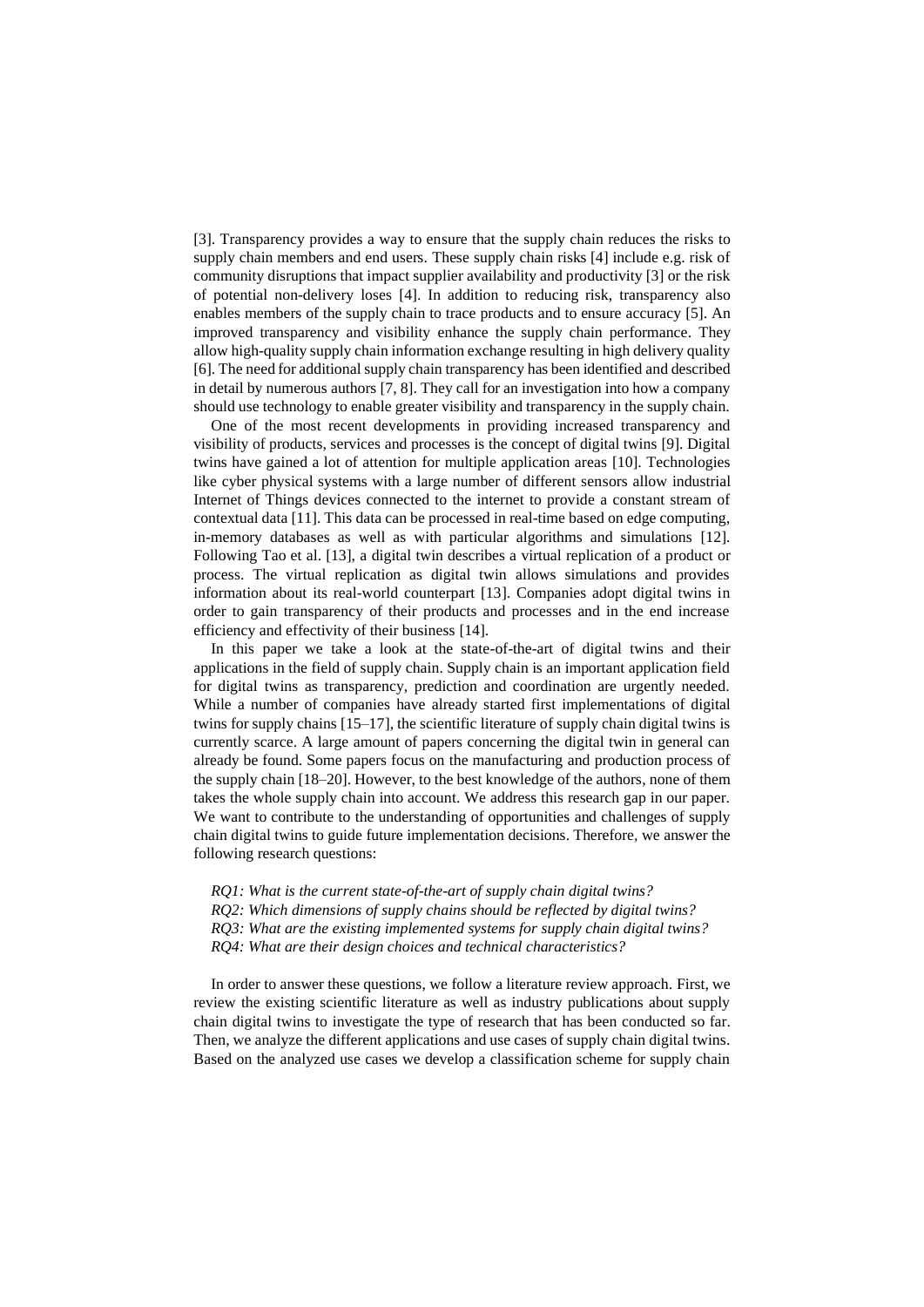digital twins. The classification scheme distinguishes between supply chain and digital twin dimensions. The supply chain dimensions are scope, actor, asset, flow reference object, performance measurement and supply chain process. The digital twin dimensions include purpose, creation time and connection. The classification scheme provides relevant implications for business and research. We contribute to the literature on digital transformation by analyzing the IT artifact of the digital twin. We contribute to research on the digital twin by analyzing the use of the digital twin in the specific context of the supply chain. Our study also contributes to practice by breaking down the relevant dimensions for digital twins in the supply chain.

The paper is structured as follows. First, the theoretical background of digital twins is outlined. Afterwards the methodical approach is described. Subsequently the articles and use cases from industry and academia are analyzed, followed by an outline of relevant dimensions of a classification scheme and a use case analysis. The paper ends with contributions including limitations and an outline for future research.

# **2 Theoretical Background**

In the following chapter the theoretical background concerning digital twin is outlined. First, we look at definitions of supply chain and digital twin individually. Then we extract the state-of-the-art of supply chain digital twins from related surveys.

### **2.1 Supply Chain**

A supply chain is a complex and dynamic system consisting of suppliers and customers. Companies depend on networks to satisfy customer needs [21, 22]. The company is a building block of this network. In the supply chain, companies are part of complex networks, because satisfying customer needs requires collaboration. The management of the supply chain entails the strategic coordination of traditional business functions and tactical decisions across these business functions. The goal is to improve the longterm performance of individual companies and the supply chain as a whole. In the simplest case the supply chain of a company only takes direct suppliers and direct customers into consideration. With increasing maturity of supply chain management, the scope is expanded up from raw material sourcing to different tiers of production, distribution, up to the final consumer. [23, 24]. The processes of the supply chain are described in the supply chain reference model (SCOR) [25]. It describes on a general level business processes that are performed within a company and between the players in a cross-company value chain. It includes the involved key processes of plan, source, make, deliver, (return) as well as flows of goods, information and payments.

#### **2.2 Digital Twin**

The idea of digital twins has been around since 1991 [26], but only the Internet of Things concept has promoted its implementation. In the historic context the concept of digital twins was coined first in the aviation industry. A twin is an identical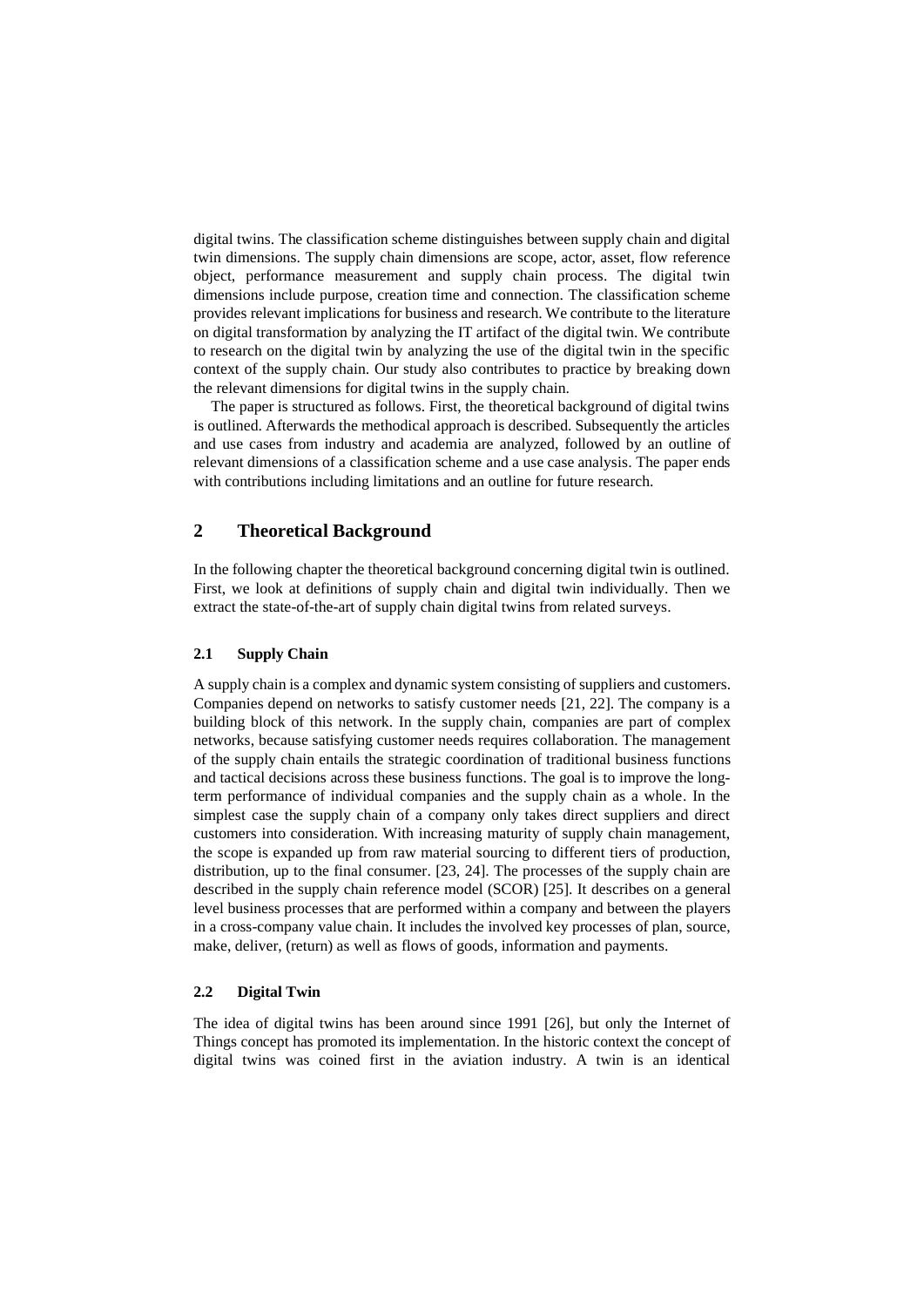manifestation of an object. Digital meaning that its twin is not an object of the real world but data saved in an information system. Glaessgen and Stargel [27] give the following definition: "A Digital Twin is an integrated multiphysics, multiscale, probabilistic simulation of an as-built vehicle or system that uses the best available physical models, sensor updates, fleet history, etc., to mirror the life of its corresponding flying twin." Ivanov et al. [9] define supply chain digital twin as a model that can represent the network state for any given moment in time and allow for complete end-to-end supply chain visibility to improve resilience and test contingency plans. The supply chain of digital twins covers the complete supply chain, from the supplier to production to customer including all intermediaries. The supply chain digital twin tracks all processes according to the SCOR model, as illustrated in Figure 1. The first application was in product lifecycle management where the digital twin supported the product starting from its design phase till its usage phase [28]. The concept of digital twins was then extended for processes, like the manufacturing process [29].



**Figure 1.** SCOR model and supply chain digital twin

Digital twin technology has the potential of supporting different applications, such as providing real-time transparency (supply chain monitoring). Different technologies are part of a digital twin. A digital twin is using a combination of cyber physical systems, artificial intelligence and machine learning to create a digital copy of a product or process. The sensor data gathered from the physical products or processes, observed and analyzed in digital twins, can be connected and used for predictive maintenance [30]. Tao and Zhang [31] distinguish five aspects of key technologies. One aspect is the interconnection and interaction with the physical system. Multi-agent technologies and standardization technologies fall under this aspect. Another issue is the aspect of smart production and precious services based on the digital twin data. Service encapsulation and artificial intelligence are assigned to that aspect. Modeling, operation and verification form the third aspect of key technologies. The fourth aspect is operation and evolution of digital twins. Key technologies under this aspect are iterative optimization and real-time interaction and convergence. The last aspect is construction and management of digital twin data. All big data technologies fall under this aspect like data cluster storage, data cleaning, data integration and data fusion.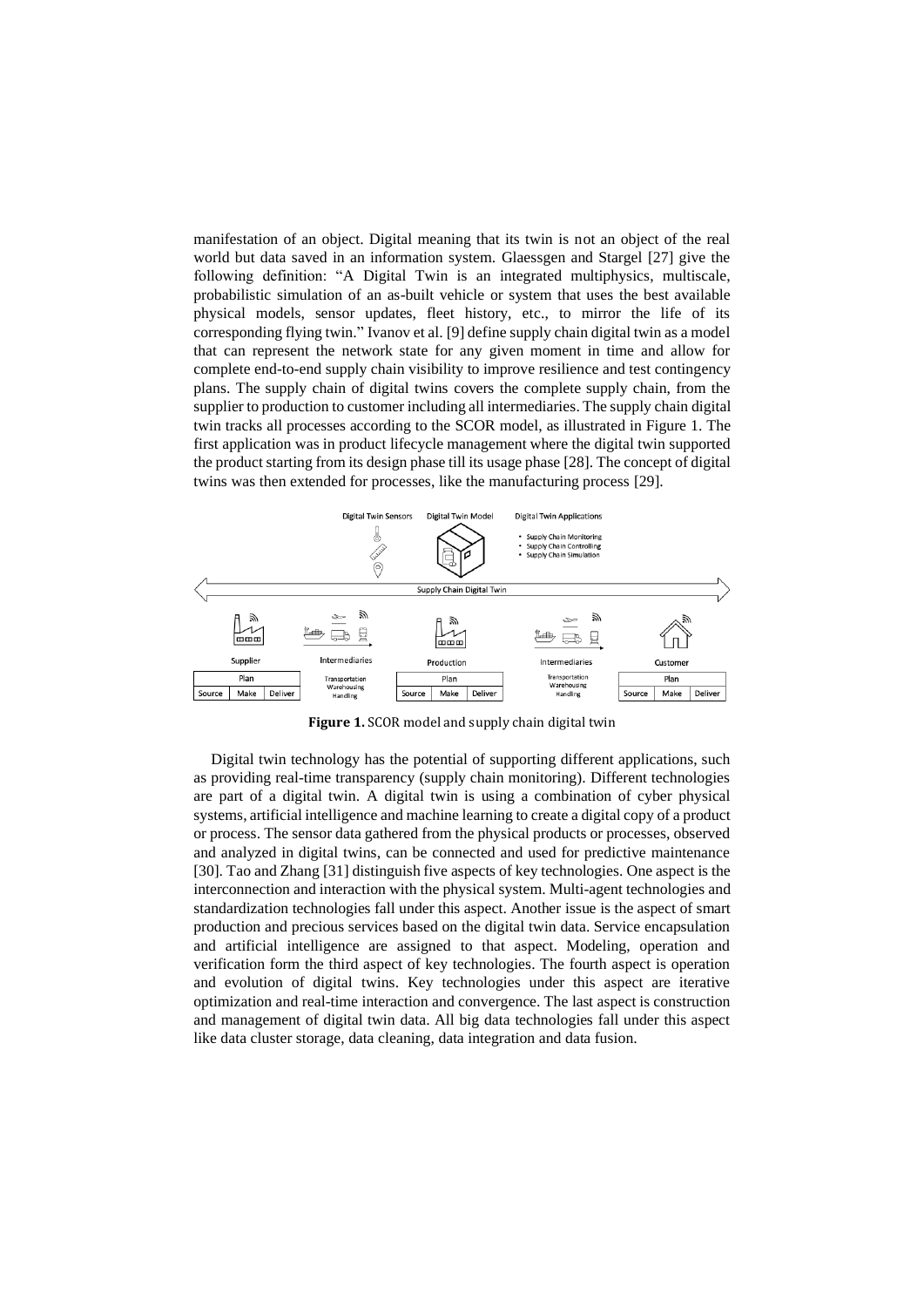Digital twins are used in different areas of application from healthcare [32] to construction industry [33]. The area of supply chain for digital twins often focuses on the production part, like shop-floor digital twins [29]. Supply chain digital twins focus on the entire supply chain. They provide real-time data of products and processes in the supply chain and increase the transparency [34].

An example for a digital twin in the context of supply chain is a digital twin of shipments. Finnair Cargo, an air freight carrier, includes the contents of a package or container in its digital twin [35]. If an item is shipped a digital twin has already been created with by preexisting data with e.g. its geometry. Alternatively, the item data can be generated when preparing the shipment, using 3D scanning. The combination of product and packaging data could help companies improve efficiency by automating packaging selection and container packaging strategies to optimize usage and product protection. [35].

#### **2.3 Related Surveys**

The research that focuses specifically on supply chain digital twins is scare. Srai et al. [34] provide an overview by looking at three industry cases from pharmaceutical, organic food and precision agriculture. They derive possible attributes from those cases consisting of ambitions, scope, boundaries and infrastructure. The attribute scope is further divided in assets, unit ops, network configuration and multi-echelon inventory and service modelling. The attribute infrastructure is divided in platform technology, supply chain mapping tools and digital data acquisition management. In addition, they identify opportunities and challenges for the three industry cases. Opportunities include improved service quality, reliable authentication, digital platforms and resource efficiency. Challenges include end-to-end visibility, sensitivity of information, lack of agreed infrastructure, product-technology complexity and technology accessibility and skills [34]. The authors derive possible attributes of a supply chain digital twins from three industry cases. We include those industry cases in our analysis.

The literature focusing only on the manufacturing part of the supply chain for digital twins provides a larger variety of papers. Those papers focus on specific shop-floor digital twins. Tao and Zhang [31] provide in their paper "Digital Twin Shop-Floor: A New Shop-Floor Paradigm Towards Smart Manufacturing" a new concept for shopfloor digital twins. They identify five key technologies. The first key technology is the interconnection and interaction in the physical shop-floor and the second key technology the modeling, operation and verification of the virtual shop-floor. Another key technology is the construction and management of digital twin data as well as the operation and evolution of the digital twins. The fifth key technology is smart production and precious services based on the digital twin data. Tao and Zhang [31] subsequently identify challenges consisting of keeping adequate two-way connection between physical and virtual spaces. Another challenge is the need for high fidelity models on the digital twin side to provide a stable foundation for the physical object regards to variability, uncertainty and fuzziness. An additional challenge is the seamless integration of the digital twin in respect to the large amount of data [31].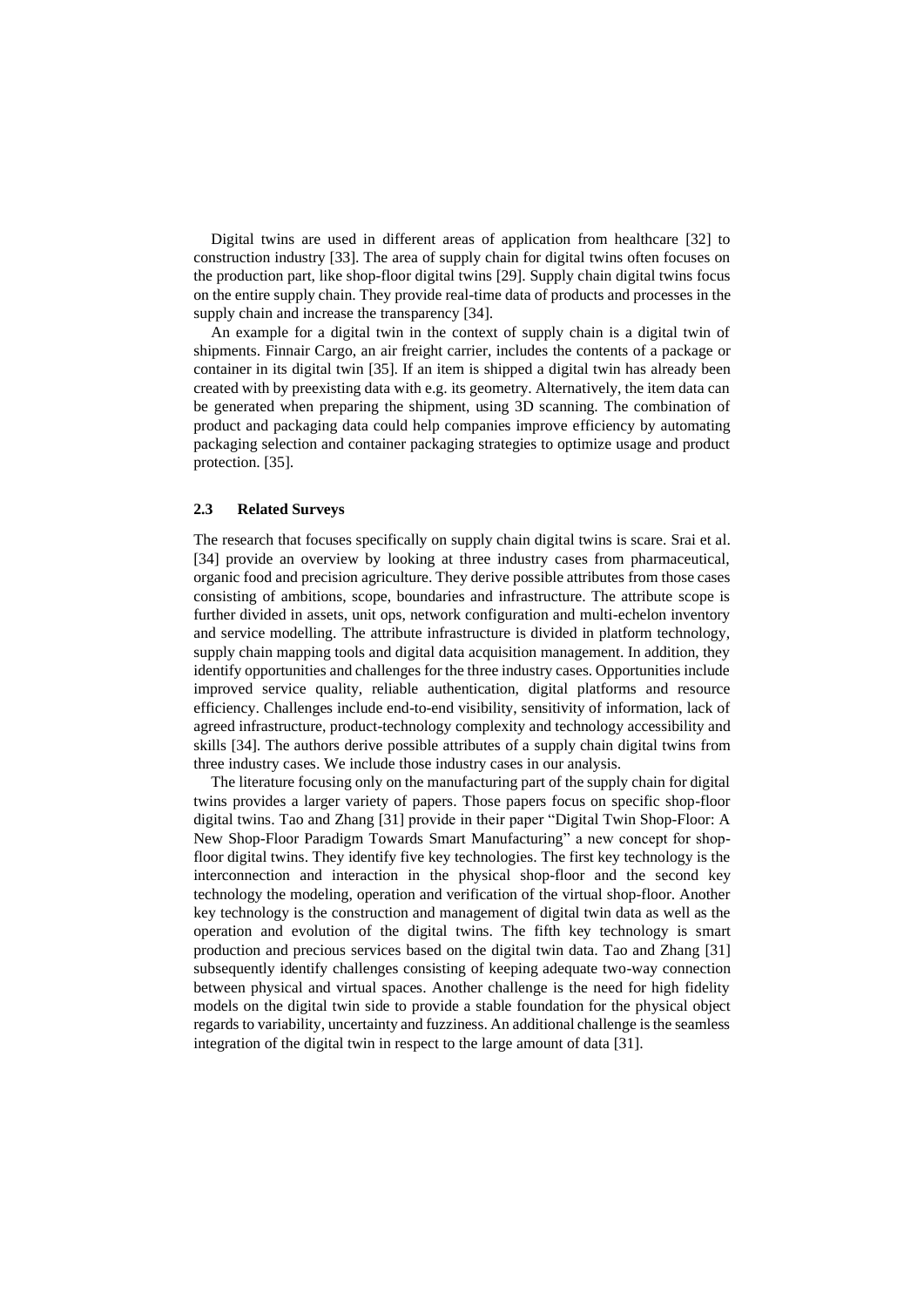Other research focuses on production and cyber physical systems [14, 18, 36]. Uhlemann et al. [37] develop a learning factory-based concept for digital twins demonstrating the potential of real time data acquisition in production systems. Ivanov et al. [9] focus on the ripple effect, resilience, and disruption risks by data-driven optimization, simulation, and visibility in the context of supply chain digital twins. In our paper we address the research gap for supply chain digital twins. Building on aforementioned literature we analyze applications and use cases from industry and academia and develop a classification scheme.

# **3 Methodology**

In order to answer the question on the state-of-the-art of supply chain digital twin applications a literature study was conducted in the first quarter of 2020. First, we separated the technical approaches from the conceptual ones and analyzed the various applications and use cases. The results can be found in section 4.1. A further objective of this study was to specify relevant supply chain dimensions and to develop a classification scheme upon existing supply chain digital twin research [9, 34, 38]. Two types of dimensions are relevant in our case, supply chain dimension and digital twin dimensions. They are summarized in section 4.2. and 4.3. Finally, in section 4.4 we assigned use cases to those dimensions and characteristics to identify the focus of the use cases.

We conducted our search in different steps to identify relevant peer-reviewed articles on supply chain digital twins. In the first step we conducted the snow-balling technique on the existing literature reviews on the subject. In the second step we searched in the following databases: Google Scholar, IEEE, ACM, ScienceDirect, Springer. We used combinations of the keywords: digital twin + supply chain. We extended the keywords by synonyms used for digital twins in industry: smart logistics, logistics intelligence. Both terms refer to similar technical concepts as supply chain digital twins and there is a large overlap between the different terms [39, 40]. In addition, we looked at similar concepts such as supply chain control tower and supply chain analytics. In the search for use cases from the industry we looked at university repositories, industry white papers and short technical descriptions on project landing pages. Many industry applications focus on specific digital twins features. We decided to include these articles as we consider that the information provided is a valuable use case.

In total, we obtained approximately 250 papers. To evaluate the search results, we defined inclusion and exclusion criteria for considering a paper or industry use case for our study. These criteria provide a broad foundation to select state-of-the-art papers and use cases. For a paper to be included in our result set, the title and abstract of the paper or the description of the use case must indicate that the work considers the application of digital twin technologies on some type of supply chain. Papers that were nonaccessible or not available as full-paper documents were excluded from the result set. These criteria provide a broad foundation to select state-of-the-art papers and use cases. They comprise:

• Inclusion criteria 1: The paper should be published after 2010.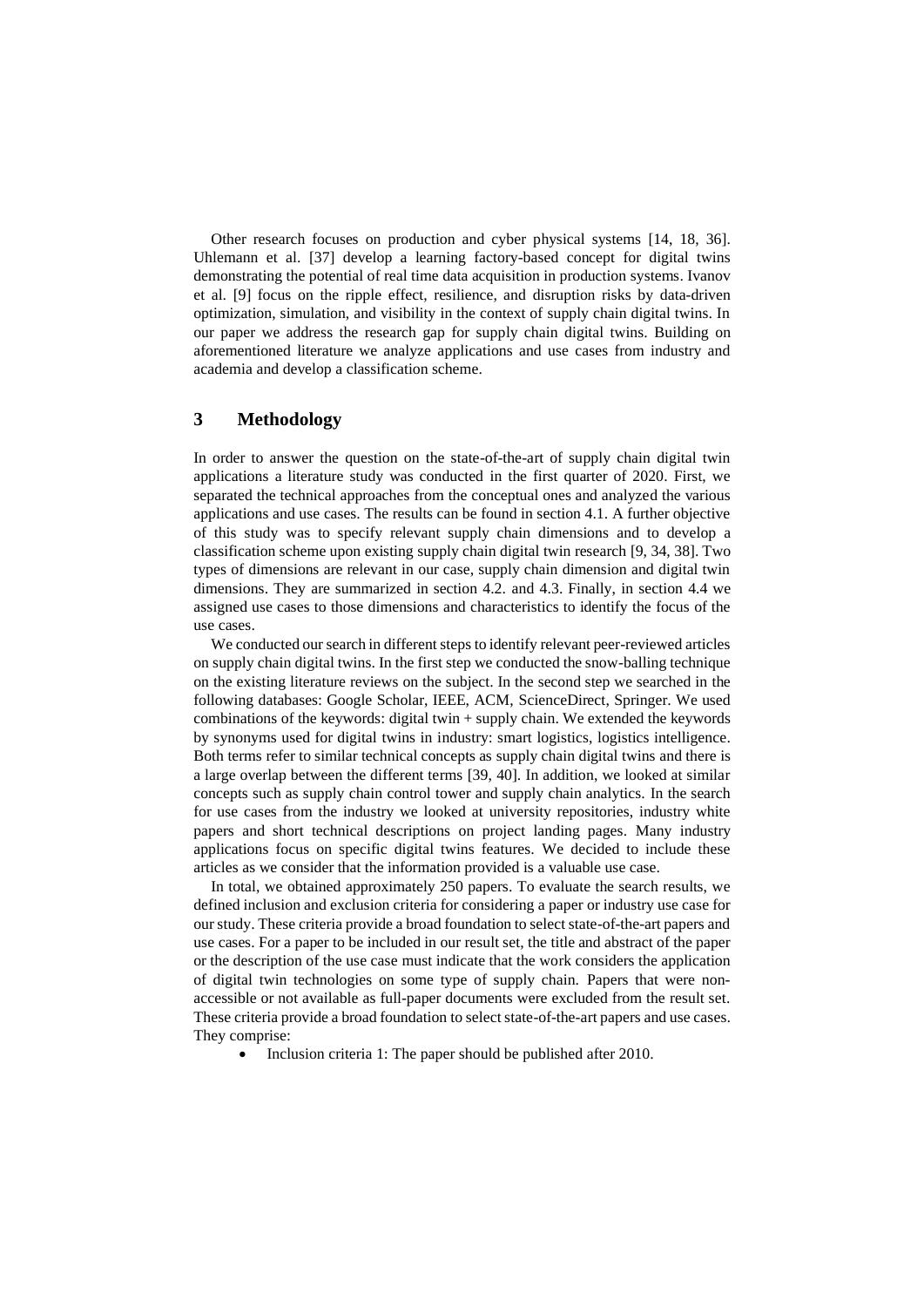- Inclusion criteria 2: From the title and abstract of the paper or the description of the use case, it must be clear that the work considers the application of digital twin technologies on some type of supply chain.
- Exclusion criteria 1: Non-accessible paper or non-available full-paper document.
- Exclusion criteria 2: The length of paper is less than 4 pages.

There are possible limitations to our research methodology. However, we think that our approach has brought together the critical mass of applications and use cases on digital twins in supply chains that exists both in academia and industry, allowing us to carry out an in-depth analysis of the topic.

# **4 Analysis**

First the applications and use cases are specified. Then the dimensions of supply chain and digital twin are described. Finally, the use cases are analyzed based on the dimensions.

#### **4.1 Applications and Use Cases from Industry and Academia**

In the following section we analyze the selected articles based on the research questions. We analyze 30 different applications from academia and industry that are outlined in Table 1.

| <b>Authors</b>                    |                                    |
|-----------------------------------|------------------------------------|
| Academia                          | Industry                           |
| Agostinho et al., 2016 [41]       | Agility Insights, 2020 [42]        |
| Arya, 2017 [43]                   | AnyLogistix, 2020 [44]             |
| Glaessgen and Stargel, 2012 [27]  | Arm, 2020 [45]                     |
| Grabis et al., 2020 [46]          | Bain & Company, 2020 [47]          |
| Zhu et al., 2017 [48]             | BearingPoint, 2020 [49]            |
| Ivanov et al., 2019 [9]           | Capgemini, 2020 [50]               |
| Ivanov and Dolgui, 2020 [51]      | DB Schenker, 2020 [52]             |
| Kunath and Winkler, 2018 [53]     | Deloitte, 2020 [54]                |
| Lee et al., 2018 [55]             | Deutsche Post DHL Group, 2019 [17] |
| Marmolejo-Saucedo, 2020 [56]      | Finnair Cargo, 2020 [35]           |
| Moder et al., 2020 [57]           | Kuehne + Nagel, $2016$ [16]        |
| Srai et al., 2019 [34]            | LLamasoft, 2019 [58]               |
| Trzuskawska-Grzesińska, 2017 [59] | SAP, 2020 [60]                     |
| Zhuang et al., 2018 [36]          | Solvoyo, 2020 [61]                 |
| Zsifkovits, 2019 [62]             | Team GmbH, 2020 [63]               |

**Table 1.** Supply Chain Digital Twin Applications and Use Cases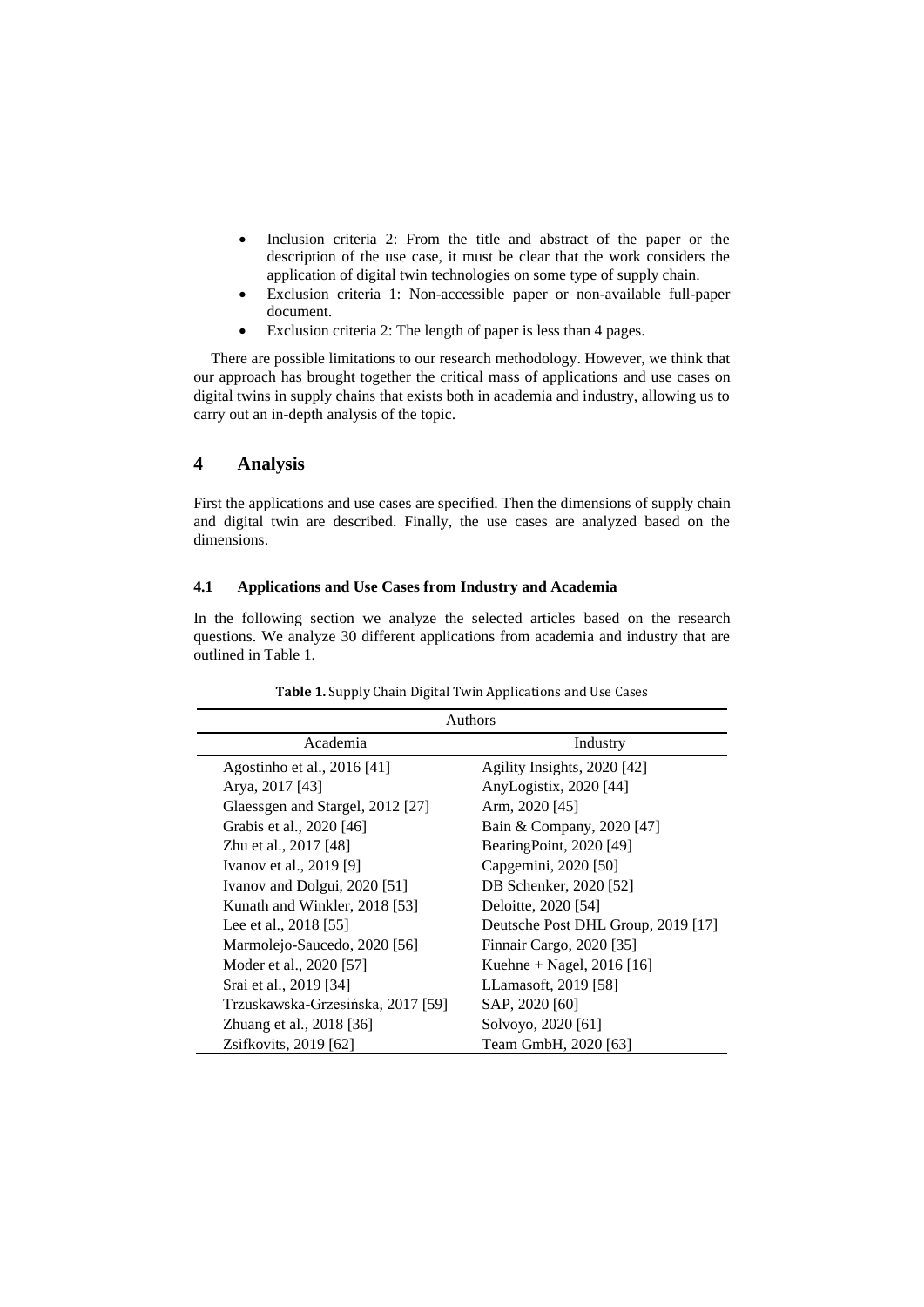The technology of the digital twin can have different development steps and different functionalities. Based on the focus of the application and the use case, different names for digital twin can be found in industry and academia, for example smart logistics or logistics intelligence [16].

### **4.2 Supply Chain Dimensions**

Based on the use cases, we identify six supply chain dimensions that are relevant for digital twins to answer RQ2. The dimensions are derived from supply chain literature. We classify the different elements of the supply chain based on different dimensions and corresponding characteristics as outlined in Table 2. Based on the relevant dimensions of supply chain, we analyze the use cases accordingly.

| Dimension                    | Characteristics                                                                                                                                          |
|------------------------------|----------------------------------------------------------------------------------------------------------------------------------------------------------|
| Scope $[64]$                 | Internal Supply Chain, External Supply Chain                                                                                                             |
| Actor $[65]$                 | Shippers, Freight Forwarders, Manufacturers                                                                                                              |
| Asset [66]                   | Assets at network nodes (i.e. warehouses, plants,<br>handling equipment), Assets at network links<br>( <i>i.e.</i> vehicles, trucks, trains, containers) |
| Flow Reference Object [67]   | Goods (i.e. stock), Information (i.e. status data,<br>stock levels), Finances (i.e. credits, invoices),<br>Liabilities ( <i>i.e.</i> bill of lading)     |
| Performance Measurement [68] | Costs, Quality, Resource Utilization, Flexibility,<br>Visibility, Trust, Innovativeness                                                                  |
| Supply Chain Process [23]    | Planning,<br>Demand<br>Procurement<br>Process.<br>Production Planning, Production, Warehouse<br>and Distribution                                         |

**Table 2.** Classification Scheme of Supply Chain in Relation to Digital Twins

**Scope**: Scope describes the different reach of the digital twin, if the digital twin is just for the internal supply chain of a company or if it is extended to external companies' supply chain. We observed that in most use cases, the focus is on the internal supply chain. With an internal supply chain, the focus is only within one company, therefore interfaces to other companies do not have to be considered. With external supply chains there exists a cross-company digital twin. The data from different companies must be integrated from different information systems. In addition, the companies must share their data with the other companies.

**Actor**: Actors in the supply chain are decision makers pursuing different objectives. In the analyzed use cases the different actors are not explicitly named. But based on different process steps different actors are involved. Actors include shippers who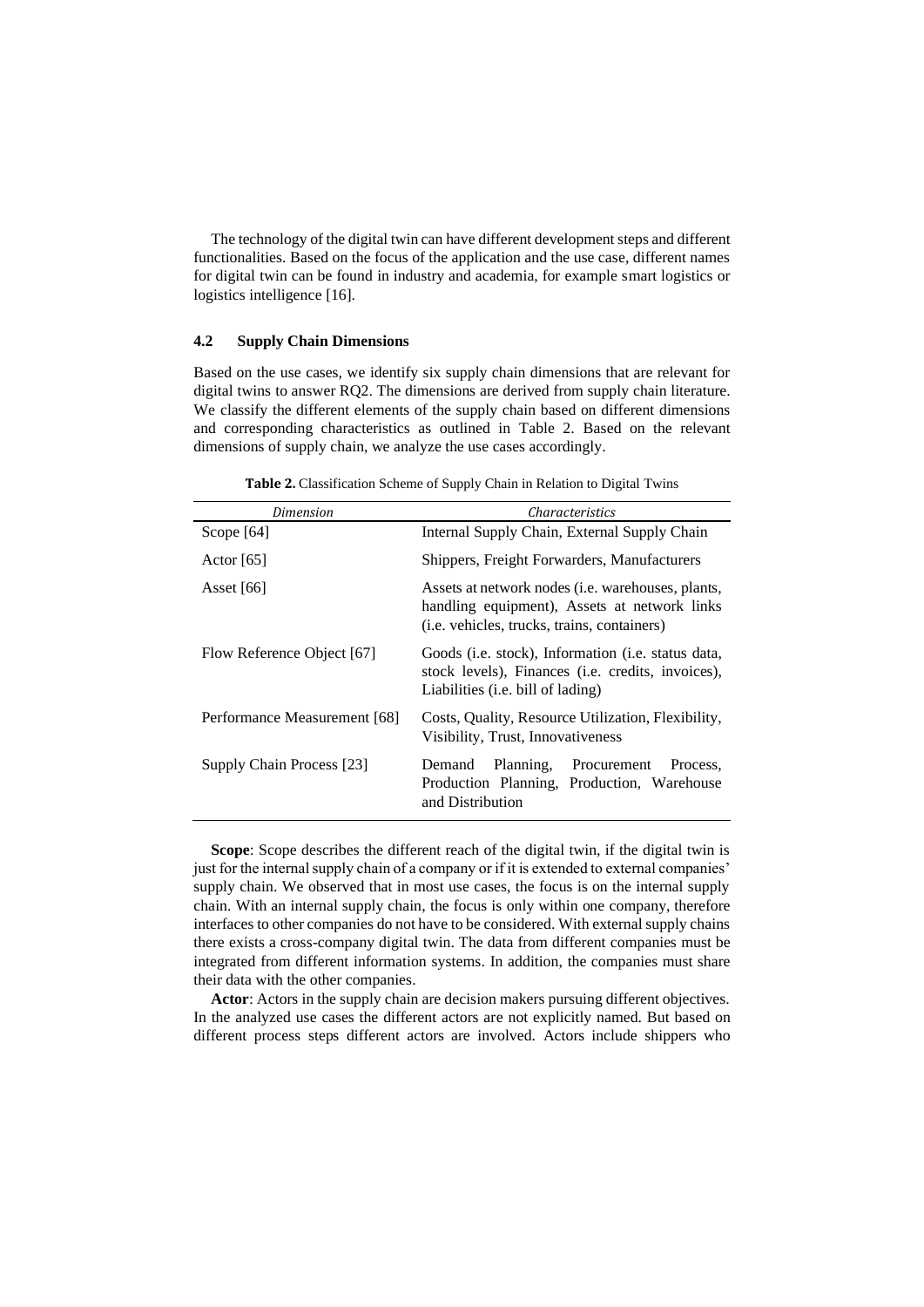transport goods from one location to another. In addition, there are manufacturers who are responsible for the production of the goods.

**Asset**: Assets in the supply chain context describe inter alia products and vehicles. The asset dimension of supply chain digital twins refers to any kind of asset. They interact between the various supply chain processes. This dimension also includes other assets such as production plants and machinery. In the investigated use cases a lot of different assets are elaborated in detail with specific digital twin solutions for specific assets. For example, digital twins for ships were used to monitor their location [16].

**Flow Reference Object**: Flow reference objects describe objects like goods, information and financial values. Flow reference objects move along the process stages of the supply chain. Digital twins consist of physical objects and corresponding information. In the uses cases the flow reference objects goods and information were the main focus. Financial values were not part of the use cases.

**Performance Measurement**: The dimension of performance measurement describes the criteria to evaluate supply chain performance. The most common performance measurements are cost and quality. Other performance measures are resource utilization, flexibility, visibility, trust and innovativeness [68]. The analyzed use cases focus on cost, quality and visibility. Digital twin applications focus on costreduction targets. Digital twins can accelerate the quality [17]. Another important performance measurement for digital twins is visibility. The digital twin enhances the visibility of a process. Enhanced visibility helps in providing a better basis for decisionmaking and consequently making better short-, mid- and long-term decisions [17, 44].

**Supply Chain Process**: In the investigated use cases, different cases for specific supply chain processes were identified. There are supply chain digital twins specific for shipment processes or warehouse processes. The production process accounts for a large number of use cases. Supply chain digital twins for processes demand planning or procurement are non-existent.

#### **4.3 Digital Twin Dimensions**

We combine our findings with the digital twin dimensions of purpose, creation time and connection from Enders and Hoßbach [69] to assign design choices and technical characteristics to the analyzed use cases.

**Purpose:** The purpose of digital twins can be divided into three main characteristics: simulation, monitoring and control [69].

Simulation is a procedure for the analysis of systems that are too complex for theoretical or formulaic treatment. Real-time analytics analysis the data stream in realtime and allows fast reaction when deviations occur. In the simulation use case, the behavior of physical objects can be reproduced in a virtual space, therefore planning or optimizing products or processes are possible without having to rely on the physical object. Simulation can be used to calculate, when a product reaches an objective [69].

The monitoring use case includes all applications focusing on the representation of the current state and its interpretation of a physical object [69]. This use case describes the visibility aspect of supply chain digital twins and summarizes the different protection applications.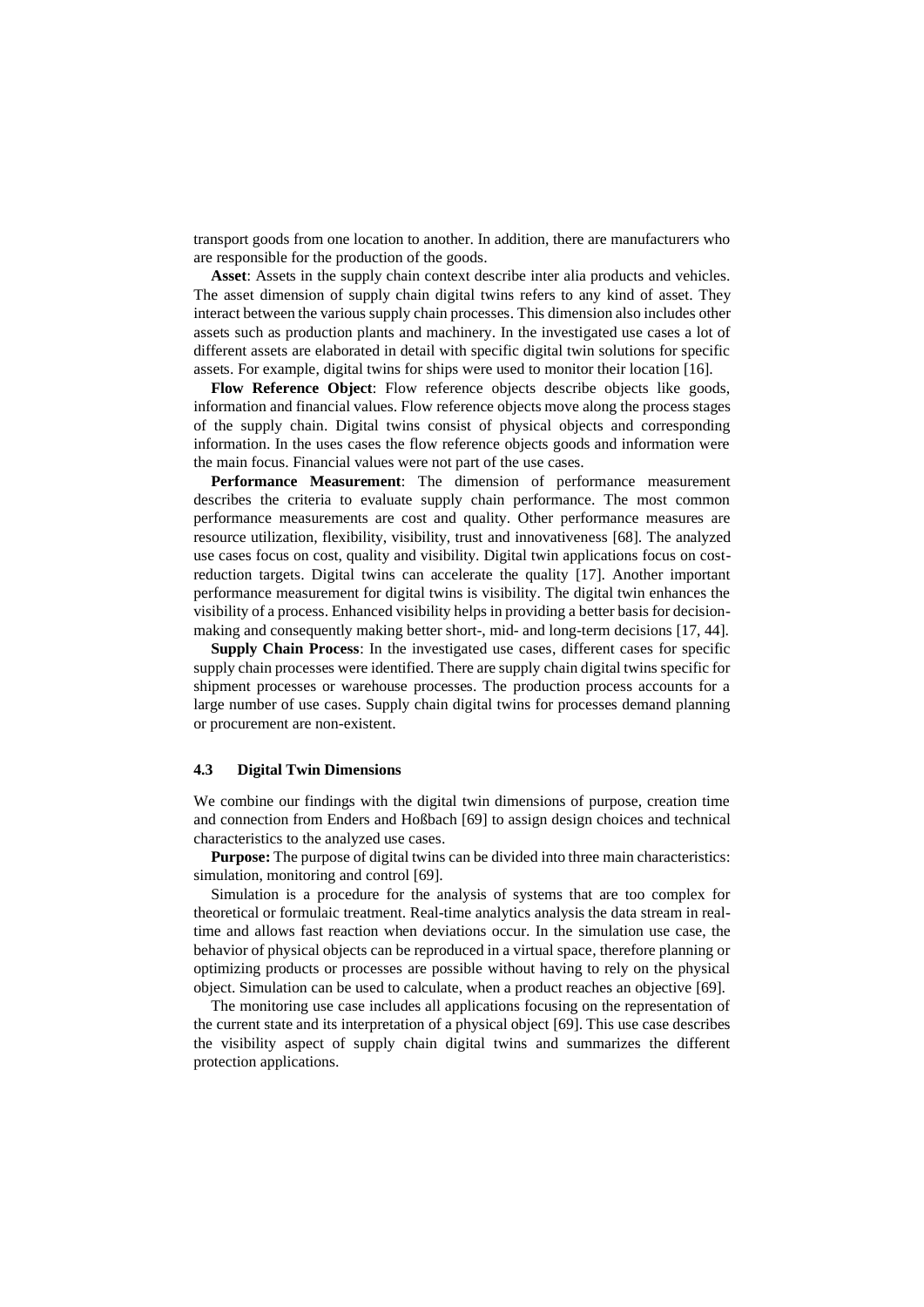The control use case describes applications, where supply chain digital twins directly influence products or manufacturing assets [69]. One important and common use case is the traceability of different assets. Track and trace allow to know the exact position of a product in real-time through the flow of the supply chain. If the product deviates from predefined factors, appropriate measures can be taken. In the field of logistics, it can be used to track and trace the transportation of goods. It allows to know when a good will reach a customer. Containers on ships or airfreight on planes as well as items on trucks and trains can be tracked and traced [27]. The tracking of single packages or reusable containers provides a use case [17, 52].

**Creation Time:** Creation time of a digital twin describes if the digital twin was created before or after the corresponding physical object. Digital twins that are created before the physical twin are often used in the development of new products. They are called digital twin prototypes [70]. Digital twins that are created after the physical object are called digital twin instances. In the context of supply chain digital twins in all analyzed use cases the creation time of the digital twin is after the physical twin creation.

**Connection:** Enders and Hoßbach [69] divide digital twins based on the connection in no connection, one-directional or bi-directional digital twins. This equals the distinction from Kritzinger et al. [19] into digital models, digital shadows and digital twins. The analyzed use cases resemble the findings from Enders and Hoßbach [69]. Most applications that are available use one-directional connection.

#### **4.4 Digital Twin Use Cases Analysis**

We analyze the different use cases by dimensions to investigate the existing implemented systems for supply chain digital twins and analyze their design choices and technical characteristics. Figure 2 displays the dimensions and its characteristics. It shows the focus of the state-of-the-art use cases. The bubble size represents the number of use cases per characteristic, also given in brackets.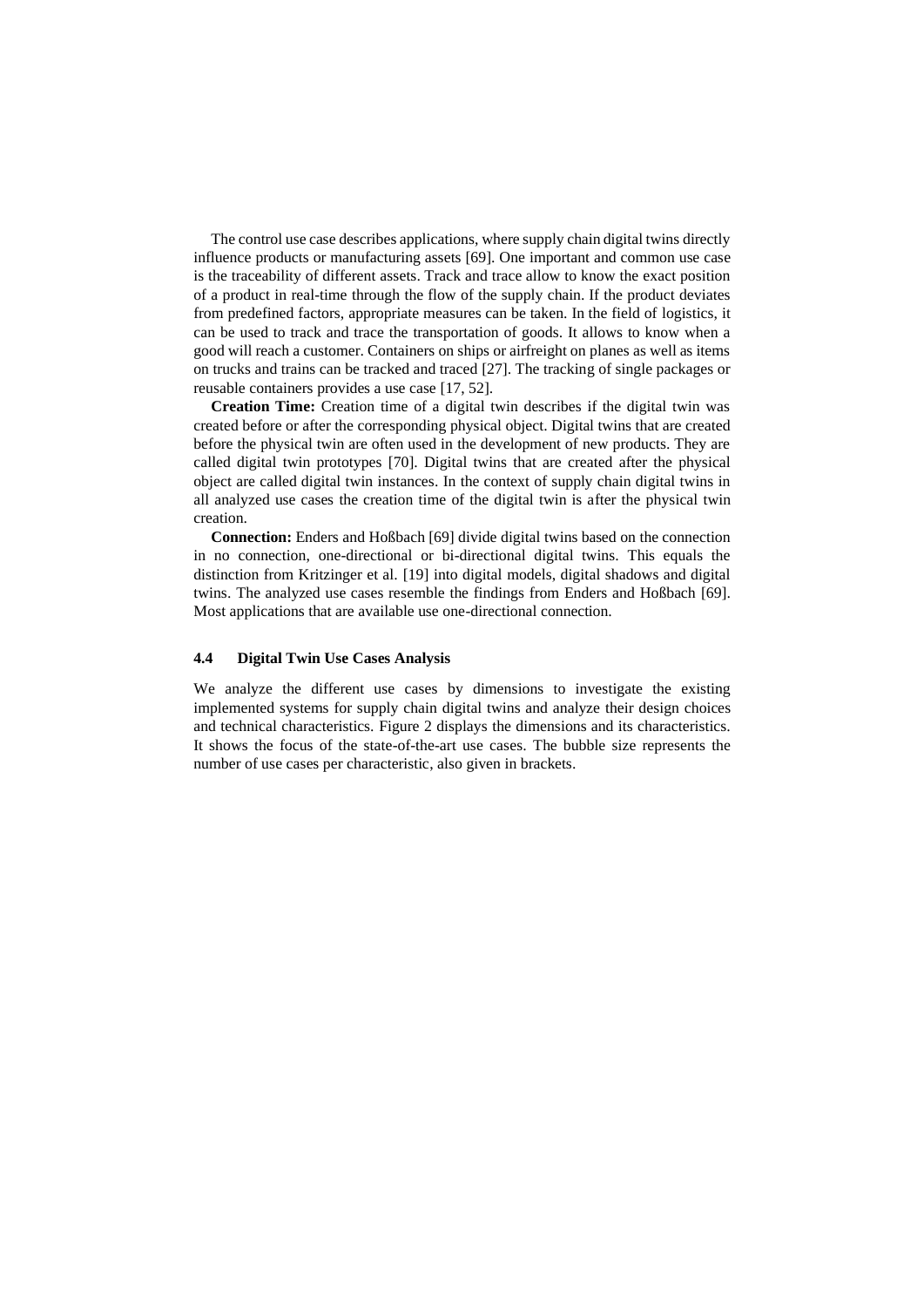

**Figure 2.** Digital twin use case analysis

The main focus of the use cases are goods and information in the supply chain dimension flow reference object. This confirms that the information provided by sensors is the most important component of digital twins. Since these digital twins relate to specific goods in the supply chain, the connection between information and goods is usually covered in the use cases. Furthermore, this analysis shows that information and goods are the most important factors both in research for academic use cases as well as in industry use cases.

The digital twin dimension purpose with simulation, monitoring and control is mostly addressed in the use cases. An important reason for introducing digital twins in the supply chain context is the monitoring and controlling of processes. Our analysis shows that in addition, simulation remains an important reason, but is of less importance in the supply chain context. For example, containers along the supply chain are often monitored in relation to their GPS position or temperature. Rarely addressed are liabilities and responsibilities as characteristics of the supply chain digital twin. In particular elements of the bill of lading such as confirmation of loading, evidence of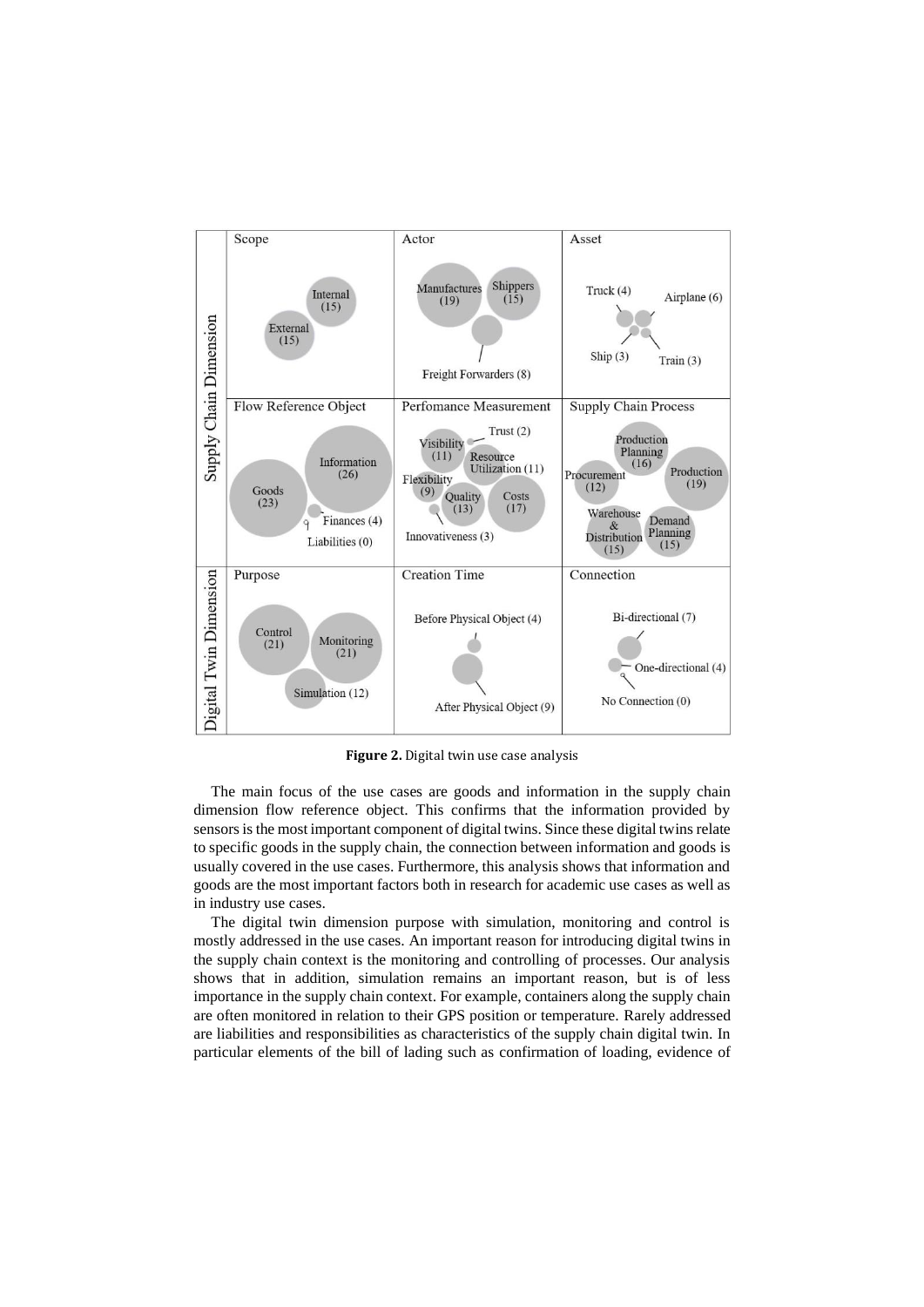the terms of contract of carriage and documents of title to goods must be represented by supply chain digital twin as they constitute crucial responsibilities in international trade. They ensure that exporters receive payment and importers receive the goods

So far, in supply chain digital twins, the focus is on information and goods. Financial flows are rarely considered and integrated into the digital twin. With regard to the digital twin dimension connection most use cases utilize bi-directional connections. The connection of digital twins is often not directly addressed in the use cases. On the one hand, sensors deliver data from the object to the digital twin, on the other hand, the digital twin delivers information back to the object. This bi-directional connection was only mentioned in few use cases.



**Figure 3.** Cross-dimension data map

Figure 3 shows the relationship between the different dimensions using a data map. The bubble size corresponds to the number of use cases. The link shows how often the different dimensions are connected to each other. This can be determined from the thickness of the links. The strongest links are between goods and information and monitoring and controlling. Currently, mainly observational aspects are being addressed with supply chain digital twins. There are hardly any use cases with simulation and planning aspects. The aspect of financial obligations and duties plays an important role in this context and is rarely considered.

Another strong link exists between the digital twin dimension purpose and the supply chain dimension supply chain processes. The individual supply chain processes such as demand planning, procurement, production planning, production and warehouse are often mentioned in connection with monitoring and controlling in the use cases. This shows the importance of the processes in relation to digital twins. The digital twins are integrated within the supply chain processes and provide its purpose.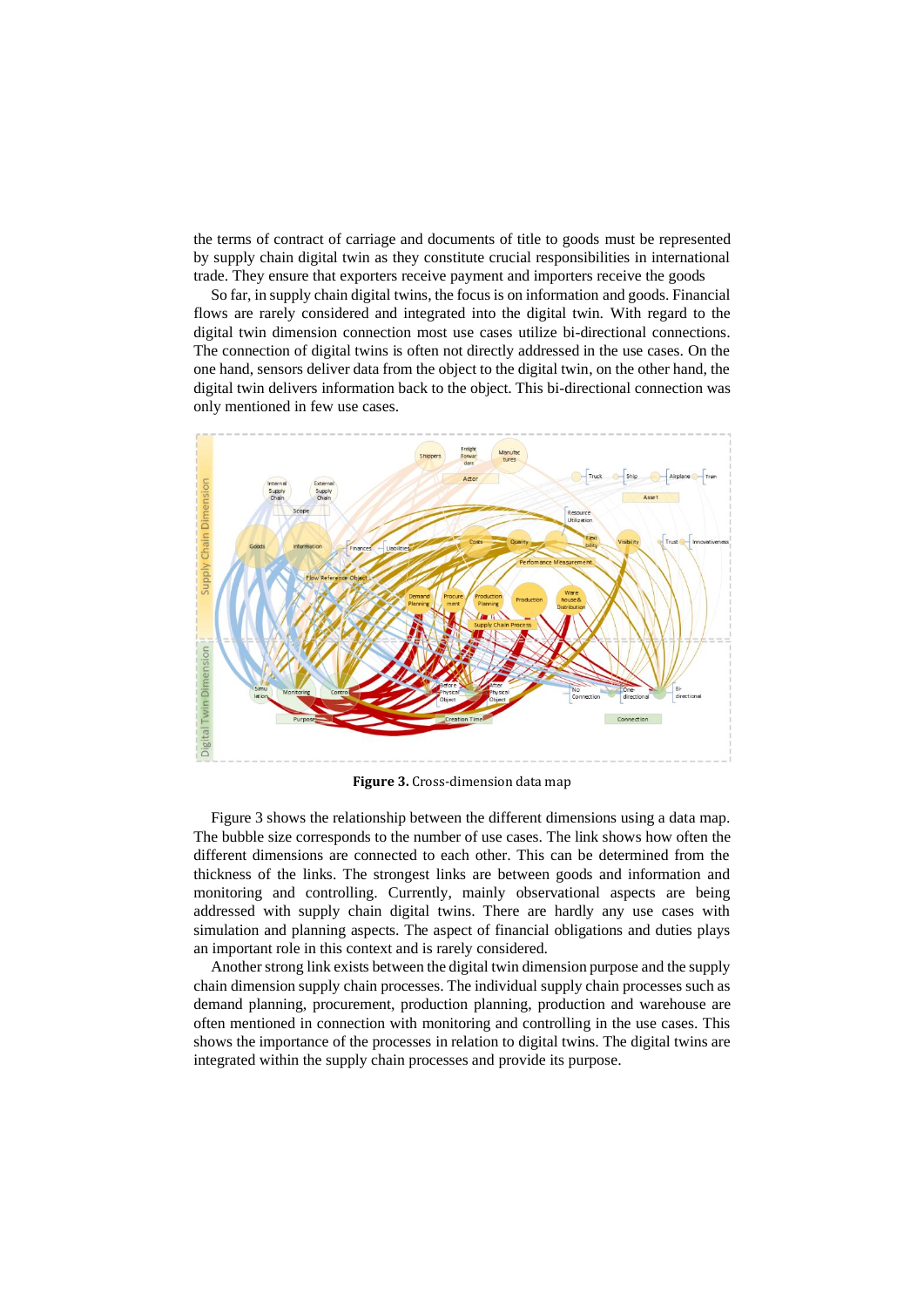# **5 Contribution, Limitation, and Future Research**

Based on a systematic literature review, we identified and analyzed different applications and use cases for supply chain digital twins. We analyzed the existing research approaches on the subject of digital twins for supply chains. We developed a classification scheme with the relevant supply chain dimensions to answer the question which elements of the supply chain can be represented by digital twins. We analyzed in detail the existing supply chain digital twins. In addition, we analyzed their design choices and technical characteristics using dimensions of digital twin applications from Enders and Hoßbach [69].

Supply chain digital twins are just in their infancy. Although the concept of digital twins has been around for many years the use of supply chain digital twins is quite new. Only in the last year researchers and practitioners started to cultivate this topic. In our paper we provide an overview of these first approaches and categorize them based on relevant supply chain dimensions. Building on previous supply chain digital twin research [9, 34, 38] we provide general dimensions for digital twins in the context of supply chain. In addition, we contribute by providing an overview of different supply chain digital twin application and use cases and outline the characteristics that are frequently or rarely used.

This paper has limitations as the literature search was limited to Google Scholar, IEEE, ACM, ScienceDirect and Springer with defined keywords. Even though a vast number of use cases were identified, additional use cases that could not be found with the used search engines and keywords may exist. For example, specific terms which are only used in individual industries, i.e. food tracing in agriculture, may be a reason why use cases were not discovered. Furthermore, use cases may exist that have not yet been published in scientific papers or reported by companies.

Regarding the analysis of the use cases there is a threat of validity in the evaluation of the individual use cases. The assignment of the individual use cases to the dimensions was carried out by two independent domain experts, however there is still the risk of subjective assessments leading into a threat of validity.

The field of supply chain digital twin provides great opportunities for further research. Further research can build on theses dimension and identify and analyze design goals, interoperability and inter-organizational integration issues. We call for future work to deeper investigate the different supply chain digital twin dimension. Especially the underrepresented characteristics need further investigation, e.g. how can the financial aspects be represented in supply chain digital twins.

# **References**

- 1. Choi, T.Y., Rogers, D., Vakil, B.: Coronavirus Is a Wake-Up Call for Supply Chain Management, https://hbr.org/2020/03/coronavirus-is-a-wake-up-call-for-supply-chainmanagement, last accessed 2020/04/16.
- 2. Carter, S.L.: Sold-Out Coronavirus N95 Face Masks Offer Lesson in Price Gouging Bloomberg, https://www.bloomberg.com/opinion/articles/2020-01-31/sold-outcoronavirus-n95-face-masks-offer-lesson-in-price-gouging, last accessed 2020/04/16.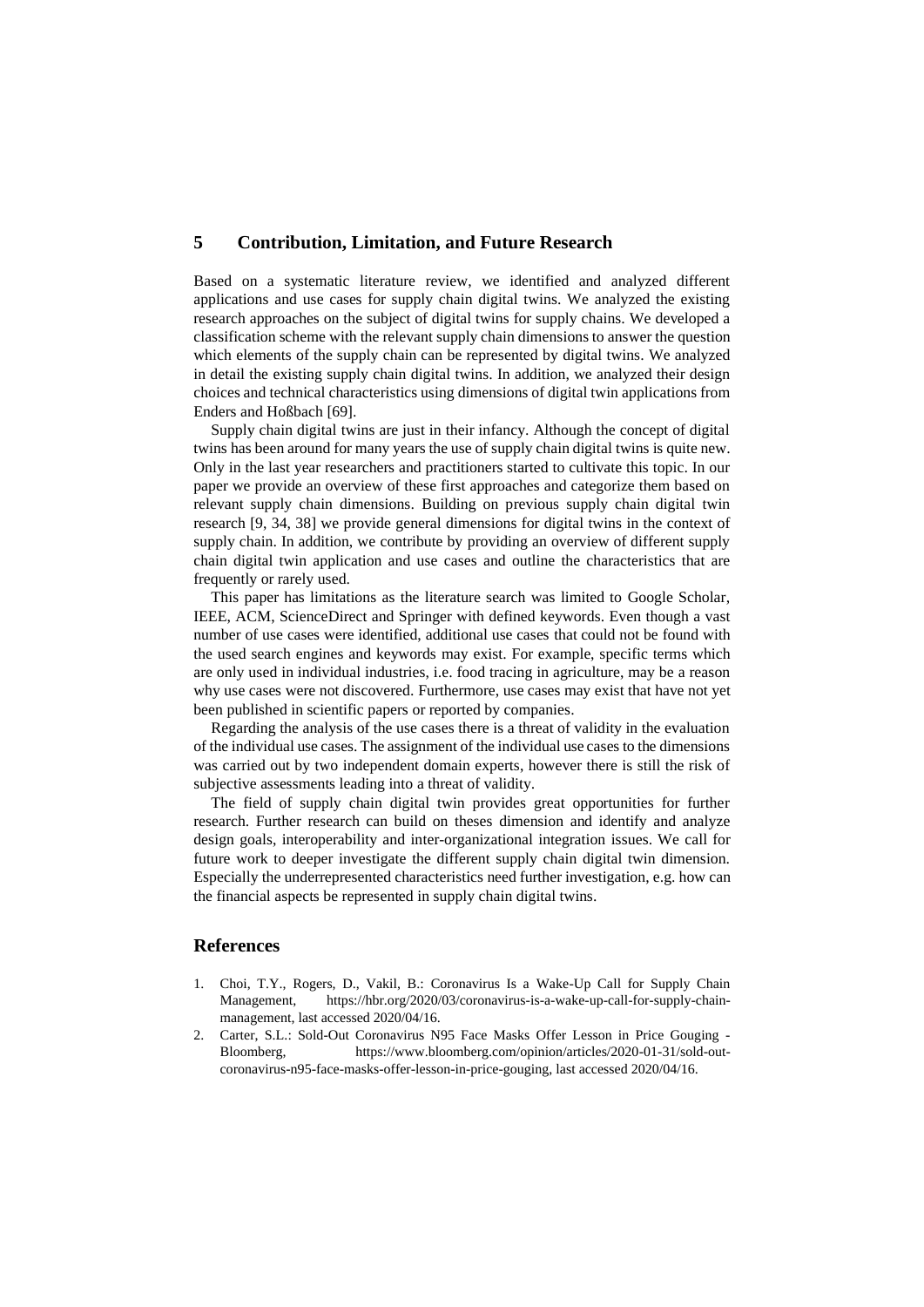- 3. Kashmanian, R.M.: Building Greater Transparency in Supply Chains to Advance Sustainability. Environ. Qual. Manag. 26, 73-104 (2017). https://doi.org/10.1002/tqem.21495.
- 4. Wu, T., Blackhurst, J., Chidambaram, V.: A model for inbound supply risk analysis. Comput. Ind. 57, 350–365 (2006). https://doi.org/10.1016/j.compind.2005.11.001.
- 5. Zelbst, P.J., Green, K.W., Sower, V.E., Bond, P.L.: The impact of RFID, IIoT, and Blockchain technologies on supply chain transparency. J. Manuf. Technol. Manag. 31, 441– 457 (2019). https://doi.org/10.1108/JMTM-03-2019-0118.
- 6. Bartlett, P.A., Julien, D.M., Baines, T.S.: Improving supply chain performance through improved visibility. Int. J. Logist. Manag. 18, 294–313 (2007). https://doi.org/10.1108/09574090710816986.
- 7. Sodhi, M.M.S., Tang, C.S.: Research Opportunities in Supply Chain Transparency. Prod. Oper. Manag. 28, 2946–2959 (2019). https://doi.org/10.1111/poms.13115.
- 8. Kache, F., Seuring, S.: Challenges and opportunities of digital information at the intersection of Big Data Analytics and supply chain management. Int. J. Oper. Prod. Manag. 37, 10–36 (2017). https://doi.org/10.1108/IJOPM-02-2015-0078.
- 9. Ivanov, D., Dolgui, A., Das, A., Sokolov, B.: Digital supply chain twins: Managing the Ripple effect, resilience and disruption risks by data-driven optimization, simulation, and visibility. Springer-Verlag Berlin. 276, 309–332 (2019). https://doi.org/10.1007/978-3-030- 14302-2.
- 10. Gartner: Gartner Top 10 Strategic Technology Trends for 2018 Smarter With Gartner, https://www.gartner.com/smarterwithgartner/gartner-top-10-strategic-technology-trendsfor-2020/, last accessed 2020/02/11.
- 11. Rajkumar, R., Lee, I., Sha, L., Stankovic, J.: Cyber-physical systems: The next computing revolution. Proc. - Des. Autom. Conf. 731–736 (2010). https://doi.org/10.1145/1837274.1837461.
- 12. Lasi, H., Fettke, P., Kemper, H.G., Feld, T., Hoffmann, M.: Industry 4.0. Bus. Inf. Syst. Eng. 6, 239–242 (2014). https://doi.org/10.1007/s12599-014-0334-4.
- 13. Tao, F., Cheng, J., Qi, Q., Zhang, M., Zhang, H., Sui, F.: Digital twin-driven product design, manufacturing and service with big data. Int. J. Adv. Manuf. Technol. 94, 3563–3576 (2018). https://doi.org/10.1007/s00170-017-0233-1.
- 14. Negri, E., Fumagalli, L., Macchi, M.: A Review of the Roles of Digital Twin in CPS-based Production Systems. Procedia Manuf. 11, 939–948 (2017). https://doi.org/10.1016/j.promfg.2017.07.198.
- 15. McKinsey: Improving warehouse operations--digitally | McKinsey, https://www.mckinsey.com/business-functions/operations/our-insights/improvingwarehouse-operations-digitally, last accessed 2020/02/26.
- 16. Kuehne + Nagel: Kuehne + Nagel pioneers new application of logistics market intelligence as part of its digital evolution, https://newsroom.kuehne-nagel.com/kuehne--nagel-pioneersnew-application-of-logistics-market-intelligence-as-part-of-its-digital-evolution/, last accessed 2020/02/26.
- 17. Deutsche Post DHL Group: Deutsche Post DHL Group | Jun 27, 2019: DHL Trend Report: Implementation of digital twins to significantly improve logistics operations, https://www.dpdhl.com/en/media-relations/press-releases/2019/dhl-trend-reportimplementation-digital-twins-significantly-improve-logistics-operations.html, last accessed 2020/02/26.
- 18. Uhlemann, T.H.J., Schock, C., Lehmann, C., Freiberger, S., Steinhilper, R.: The Digital Twin: Demonstrating the Potential of Real Time Data Acquisition in Production Systems. Procedia Manuf. 9, 113–120 (2017). https://doi.org/10.1016/j.promfg.2017.04.043.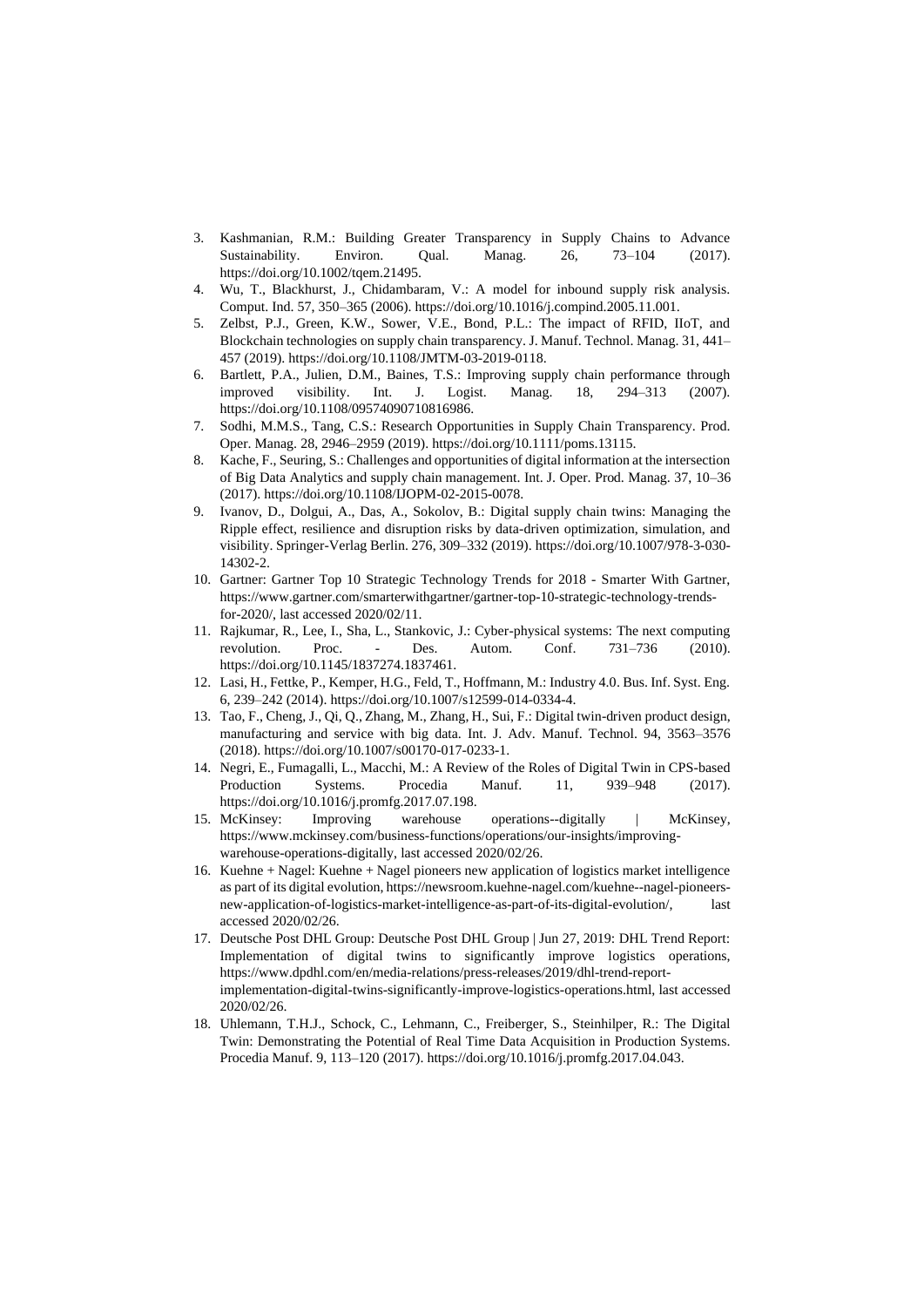- 19. Kritzinger, W., Karner, M., Traar, G., Henjes, J., Sihn, W.: Digital Twin in manufacturing: A categorical literature review and classification. IFAC-PapersOnLine. 51, 1016–1022 (2018). https://doi.org/10.1016/j.ifacol.2018.08.474.
- 20. Lim, K.Y.H., Zheng, P., Chen, C.H.: A state-of-the-art survey of Digital Twin: techniques, engineering product lifecycle management and business innovation perspectives. J. Intell. Manuf. 31, 1313–1337 (2020). https://doi.org/10.1007/s10845-019-01512-w.
- 21. Lummus, R.R., Vokurka, R.J.: Defining supply chain management : a historical perspective and practical guidelines Introduction to supply chain concepts Definition of supply chain. Ind. Manag. Data Syst. Volume 99, 11–17 (1997).
- 22. Beamon, B.M.: Supply chain design and analysis: Models and methods. Int. J. Prod. Econ. 55, 281–294 (1998). https://doi.org/10.1016/S0925-5273(98)00079-6.
- 23. Mentzer, J.T., Keebler, J.S., Nix, N.W., Smith, C.D., Zacharia, Z.G.: Defining Supply Chain Management. J. Bus. 22, 1–25 (2001).
- 24. Janvier-James, A.M.: A New Introduction to Supply Chains and Supply Chain Management: Definitions and Theories Perspective. Int. Bus. Res. 5, 194–208 (2011). https://doi.org/10.5539/ibr.v5n1p194.
- 25. Huan, S.H., Sheoran, S.K., Wan, G.: A review and analysis of supply chain operations reference (SCOR) model. Supply Chain Manag. 9, 23–29 (2004). https://doi.org/10.1108/13598540410517557.
- 26. Gelernter, D.H.: Mirror worlds, or, The day software puts the universe in a shoebox-- : how it will happen and what it will mean. Oxford University Press (1991).
- 27. Glaessgen, E.H., Stargel, D.S.: The digital twin paradigm for future NASA and U.S. Air force vehicles. Collect. Tech. Pap. - AIAA/ASME/ASCE/AHS/ASC Struct. Struct. Dyn. Mater. Conf. 1–14 (2012). https://doi.org/10.2514/6.2012-1818.
- 28. Grieves, M.W.: Virtually Intelligent Product Systems: Digital and Physical Twins. (2019). https://doi.org/10.2514/5.9781624105654.0175.0200.
- 29. Qi, Q., Tao, F., Zuo, Y., Zhao, D.: Digital Twin Service towards Smart Manufacturing. Procedia CIRP. 72, 237–242 (2018). https://doi.org/10.1016/j.procir.2018.03.103.
- 30. Liu, Z., Meyendorf, N., Mrad, N.: The role of data fusion in predictive maintenance using digital twin. AIP Conf. Proc. 1949, (2018). https://doi.org/10.1063/1.5031520.
- 31. Tao, F., Zhang, M.: Digital Twin Shop-Floor: A New Shop-Floor Paradigm Towards Smart Manufacturing. IEEE Access. 5, 20418–20427 (2017). https://doi.org/10.1109/ACCESS.2017.2756069.
- 32. Feng, Y., Chen, X., Zhao, J.: Create the Individualized Digital Twin for Noninvasive Precise Pulmonary Healthcare. Significances Bioeng. Biosci. 1, 1–5 (2018). https://doi.org/10.31031/sbb.2018.01.000507.
- 33. Kaewunruen, S., Rungskunroch, P., Welsh, J.: A digital-twin evaluation of Net Zero Energy Building for existing buildings. Sustain. 11, 1–22 (2018). https://doi.org/10.3390/su11010159.
- 34. Srai, J.S., Settanni, E., Tsolakis, N., Aulakh, P.K.: Supply Chain Digital Twins : Opportunities and Challenges Beyond the Hype. 26–27 (2019).
- 35. FInnair Cargo: Data Sharing, https://cargo.finnair.com/en/finnair-cargo-is-helpingspearhead-a-revolutionary-new-data-sharing-standard-called-one-record-1784328, last accessed 2020/08/24.
- 36. Zhuang, C., Liu, J., Xiong, H.: Digital twin-based smart production management and control framework for the complex product assembly shop-floor. Int. J. Adv. Manuf. Technol. 96, 1149–1163 (2018). https://doi.org/10.1007/s00170-018-1617-6.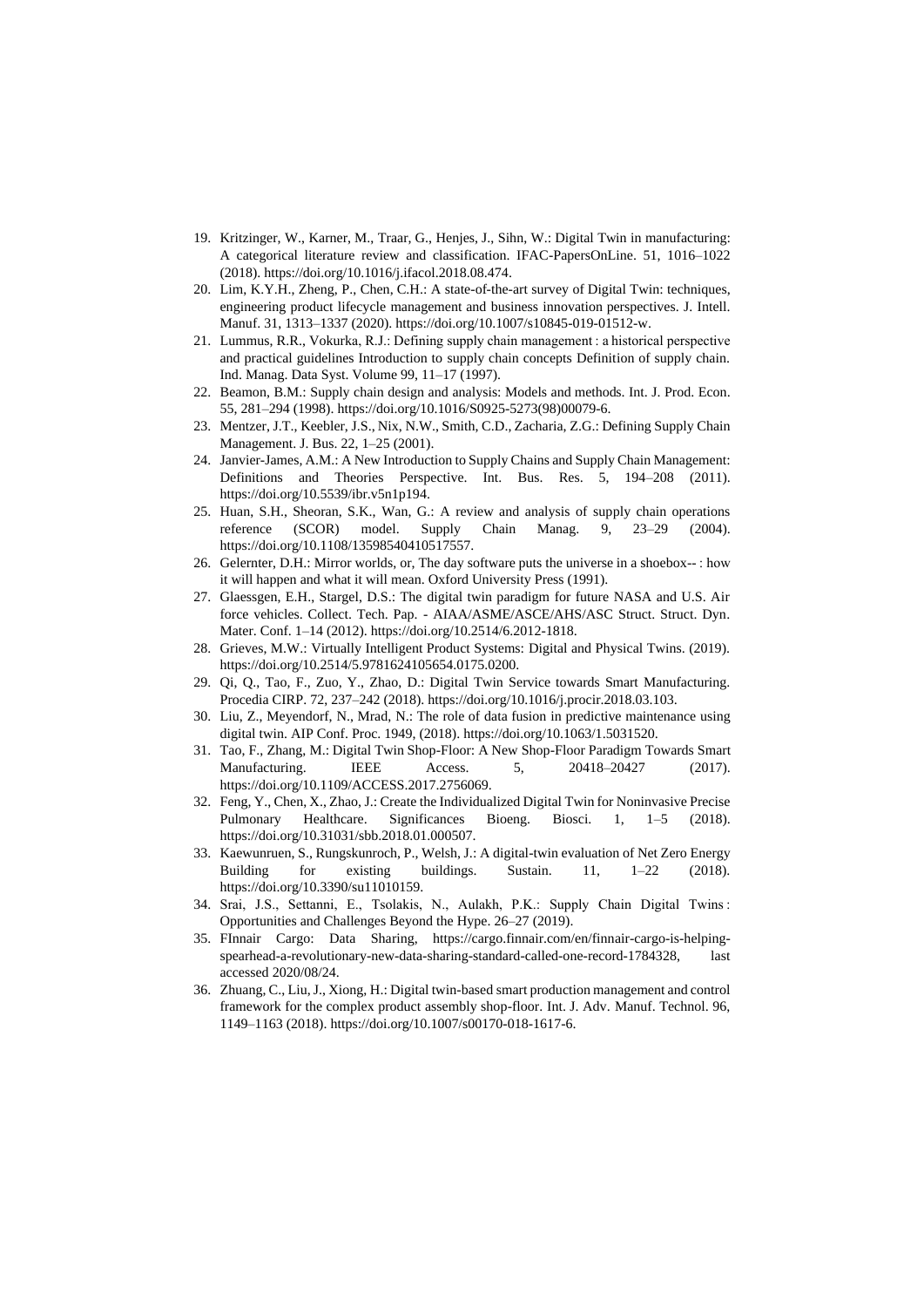- 37. Uhlemann, T.H.J., Lehmann, C., Steinhilper, R.: The Digital Twin: Realizing the Cyber-Physical Production System for Industry 4.0. Procedia CIRP. 61, 335–340 (2017). https://doi.org/10.1016/j.procir.2016.11.152.
- 38. Ivanov, D., Dolgui, A.: New disruption risk management perspectives in supply chains: Digital twins, the ripple effect, and resileanness. IFAC-PapersOnLine. 52, 337–342 (2019). https://doi.org/10.1016/j.ifacol.2019.11.138.
- 39. Uckelmann, D.: A definition approach to smart logistics. Lect. Notes Comput. Sci. (including Subser. Lect. Notes Artif. Intell. Lect. Notes Bioinformatics). 5174 LNCS, 273– 284 (2008). https://doi.org/10.1007/978-3-540-85500-2\_28.
- 40. Wang, Y., Caron, F., Vanthienen, J., Huang, L., Guo, Y.: Acquiring logistics process intelligence: Methodology and an application for a Chinese bulk port. Expert Syst. Appl. 41, 195–209 (2014). https://doi.org/10.1016/j.eswa.2013.07.021.
- 41. Agostinho, C., Ducq, Y., Zacharewicz, G., Sarraipa, J., Lampathaki, F., Poler, R., Jardim-Goncalves, R.: Towards a sustainable interoperability in networked enterprise information systems: Trends of knowledge and model-driven technology. Comput. Ind. 79, 64–76 (2016). https://doi.org/10.1016/j.compind.2015.07.001.
- 42. Agility Insights: What Is a Supply Chain Control Tower?, https://www.agility.com/insights/smart-shipping/what-is-a-supply-chain-control-tower/, last accessed 2020/08/25.
- 43. Arya, V., Sharma, P., Singh, A.: An exploratory study on supply chain analytics applied to spare parts supply chain. 24, 1571–1580 (2017). https://doi.org/10.1108/BIJ-04-2016-0053.
- 44. AnyLogistix: Supply Chain Digital Twins, https://www.anylogistix.com, last accessed 2020/08/02.
- 45. Logistics Arm, https://www.arm.com/solutions/logistics, last accessed 2020/08/25.
- 46. Grabis, J., Stirna, J., Zdravkovic, J.: Capability management in resilient ICT supply chain ecosystems. ICEIS 2020 - Proc. 22nd Int. Conf. Enterp. Inf. Syst. 2, 393–400 (2020). https://doi.org/10.5220/0009573603930400.
- 47. Bain & Company: Supply Chain Control Towers: Getting to the Promised Land, https://www.bain.com/insights/supply-chain-control-towers-getting-to-the-promised-land/, last accessed 2020/08/02.
- 48. Zhu, S., Song, J., Hazen, B.T., Lee, K., Cegielski, C.: How supply chain analytics enables operational supply chain transparency An organizational information processing theory perspective. 48, 47–68 (2017). https://doi.org/10.1108/IJPDLM-11-2017-0341.
- 49. BearingPoint: Log360 Der Digital Twin Ihrer Supply Chain | BearingPoint Deutschland, https://www.bearingpoint.com/de-de/unser-erfolg/insights/log360-digital-twin-supplychain/, last accessed 2020/04/23.
- 50. Capgemini: Global Supply Chain Control Towers Achieving end-to-end Supply Chain Visibility, https://www.capgemini.com/wpcontent/uploads/2017/07/Global\_Supply\_Chain\_Control\_Towers.pdf, last accessed 2020/08/25.
- 51. Ivanov, D., Dolgui, A.: A digital supply chain twin for managing the disruption risks and resilience in the era of Industry 4.0. Prod. Plan. Control. (2020).
- 52. DB Schenker: Verpackungsberatung und -entwicklung, https://www.dbschenker.com/dede/produkte/verpackungssysteme/verpackungsberatung-und--entwicklung, last accessed 2020/04/02.
- 53. Kunath, M., Winkler, H.: Integrating the Digital Twin of the manufacturing system into a decision support system for improving the order management process. Procedia CIRP. 72, 225–231 (2018). https://doi.org/10.1016/j.procir.2018.03.192.